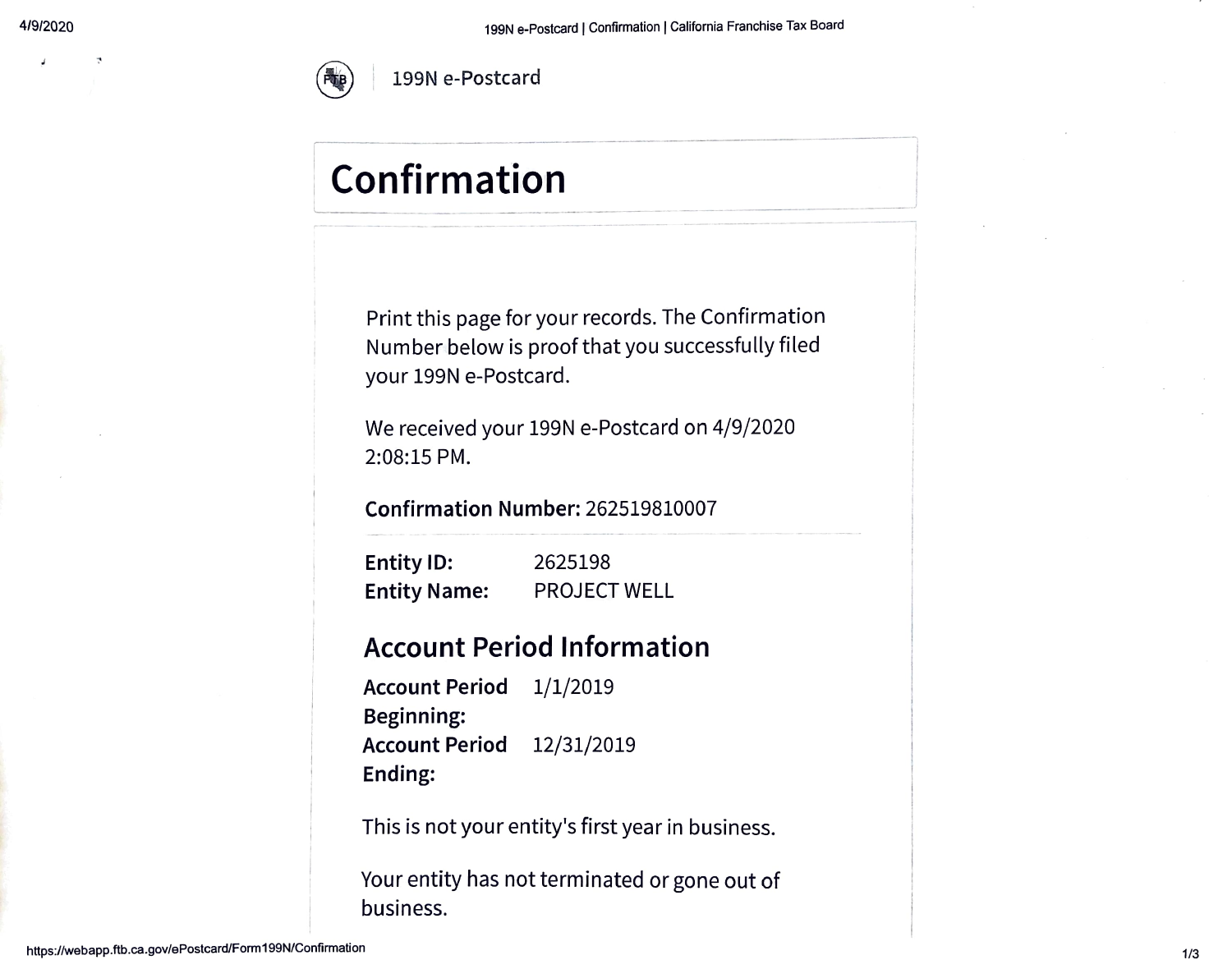$\mathbf{z}$ 

4/9/2020 199N e-Postcard | Confirmation | California Franchise Tax Board

Your entity has not changed the account period.

Gross Receipts: \$33667

This is not an amended return.

An IRS Form 1023/1024 is not pending.

### Entity Information

FEIN: 201306611 Doing Business PROJECT WELL As: http://www.proj ectwellusa.org/ Website Address:

Entity's Mailing Address

2211 BRAEMAR ROAD OAKLAND CA 94602

#### Principal Officer's Information

MEERA MARY HIRA SMITH 2211 BRAEMAR ROAD OAKLAND CA 94602

## Contact Information